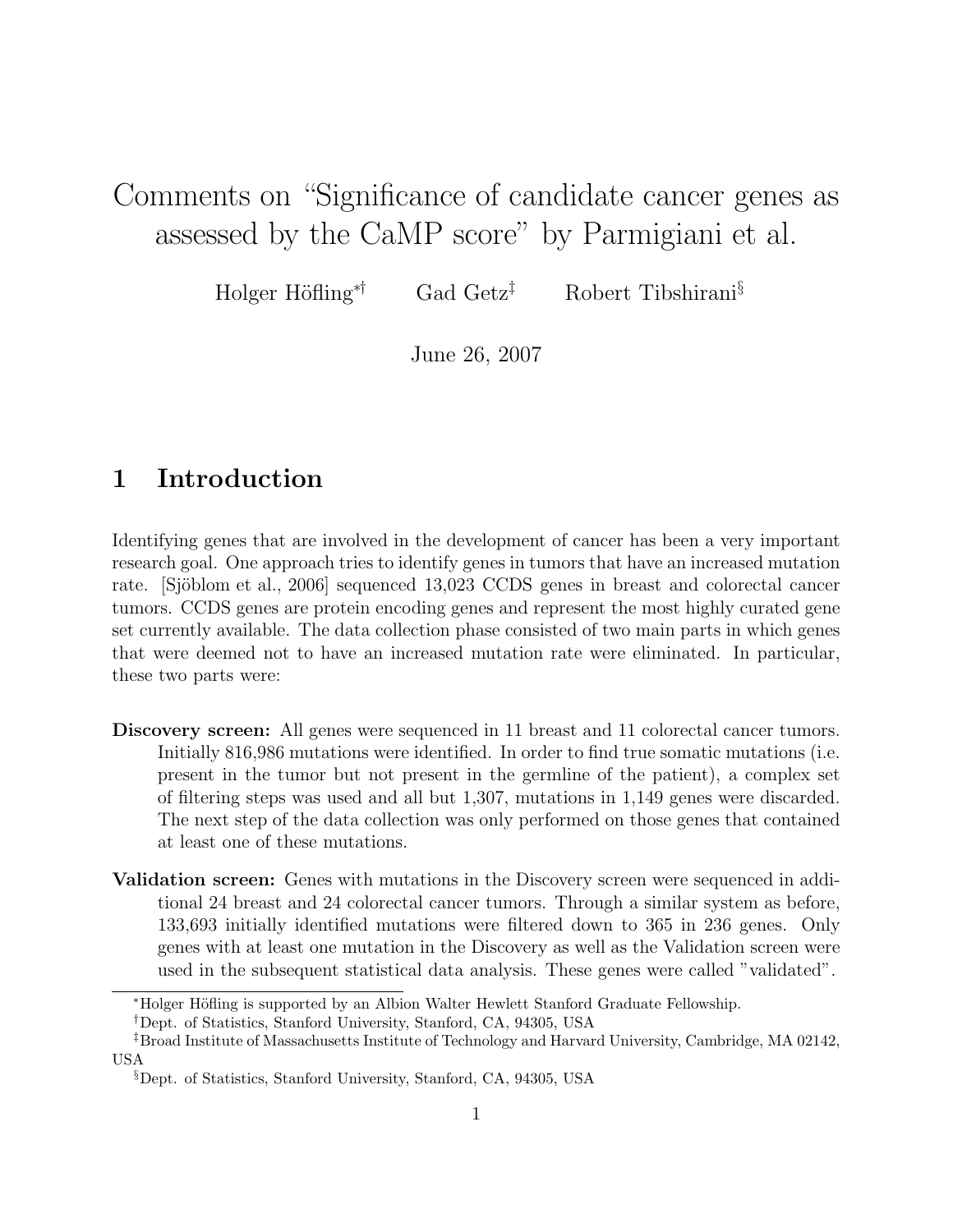Among the validated genes, those that have a significantly increased mutation rate have to be identified. Sjöblom et al proposed to use the Benjamini-Hochberg procedure to deal with multiple hypothesis testing and control the False Discovery Rate (FDR). In order to do this, they defined the CaMP score (for a more detailed description see appendix A). A validated gene is determined to be significant at an FDR level of 0.1 if its CaMP score is  $> 1$ . Using this score, 122 genes in breast and 69 genes in colon cancer were identified as significant. In [Getz et al., 2007], an error and other problems with this approach were identified and corrected. The corrected analysis yields only 2 significant genes in breast and 28 genes in colorectal cancer.

The main goal of [Parmigiani et al., 2006] is to refute the results of [Getz et al., 2007] and establish that the results of [Sjöblom et al., 2006] were in fact conservative. They claim that when using the Sjöblom background mutation rate, the FDR is  $1.1\%$  for breast and  $1.9\%$ for colon cancers. With the mutation rate of [Getz et al., 2007], which uses the Discovery screen for estimation (DS-rate), these values change to 15.9% for breast and 9.1% for colon cancer.

In the following sections, the approach of [Parmigiani et al., 2006] will be described, a new error and other issues identified and its implications on the results discussed. In section 5, a corrected method will be presented which gives much higher estimates for the FDR. A comparison of the results can be seen in Figure 6.

## 2 Analysis of CaMP score in [Parmigiani et al., 2006]

[Parmigiani et al., 2006] use an Empirical Bayes-like setting for their analysis. Let  $z_q$  be a univariate summary statistic for gene g. Assume that all  $z_g$  are i.i.d. random variables from a distribution  $f(\cdot)$ , which is a mixture of two underlying distributions  $f_0(\cdot)$  and  $f_1(\cdot)$ , Specifically

$$
z_g \sim \pi f_0(z_g) + (1 - \pi) f_1(z_g) \equiv f(z_g)
$$

where  $f_0$  is the distribution of  $z_g$  when the null hypothesis is true,  $f_1$  when the null is false and  $\pi$  is the proportion of true nulls. An estimate for the FDR when rejecting genes if  $z_g \geq z$ can then be obtained as

$$
FDR(z) = \pi \bar{F}_0(z)/\bar{F}(z)
$$

with threshold z and  $\bar{F}(z) = P(z_q \geq z)$ .

In particular, [Parmigiani et al., 2006] used the CaMP score for gene g as statistic  $z_g$ .  $\bar{F}$  was estimated from the Sjöblom data. In order to get  $\bar{F}_0$ , they used a simulation study. Assuming that the null hypothesis is true for all genes (i.e. mutations occur at the background mutation rate), mutations on all 13,023 genes, 7 categories and with separate Discovery and Validation screens were simulated using (a) the Sjöblom background rate and (b) the DS background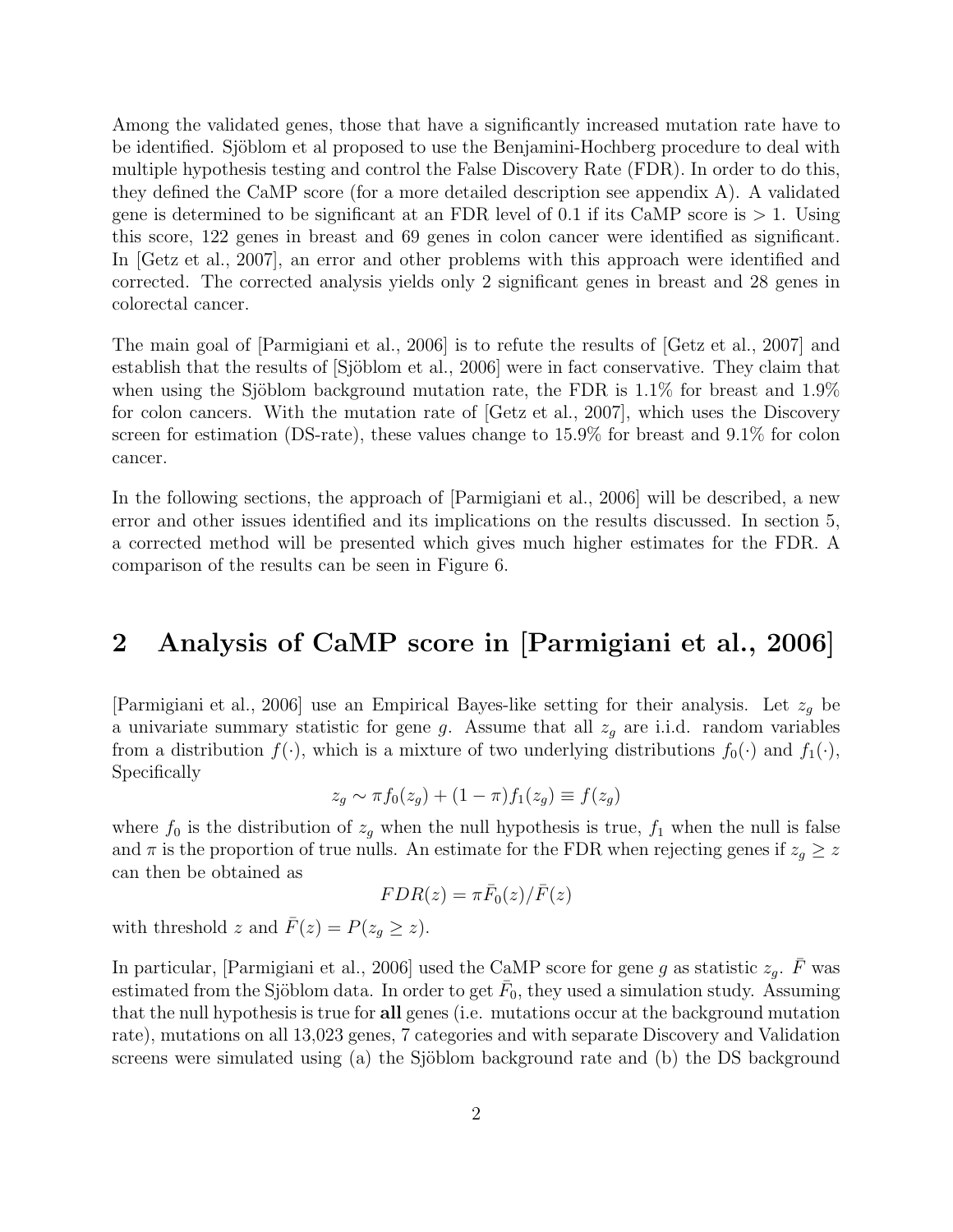rate. Over 1000 simulations, the average number of genes with CaMP scores exceeding z was recorded. Assuming  $\pi = 1$ , the FDR was estimated as

$$
FDR(z) = \frac{\text{average proportion of genes with CaMP score} \ge z \text{ in simulations}}{\text{proportion of genes with CaMP score} \ge z \text{ in Sjöblom data}}.
$$
 (1)

As already stated above, for a threshold  $z = 1$  and using the Sjöblom rate, the FDR was 1.1% for breast and 1.9% for colon cancers. With the DS background rate, the FDR increased to 15.9% for breast and 9.1% for colon cancer.

### 3 A quick example of the main error

As the main error of the method used in [Parmigiani et al., 2006] is quite subtle, we want to show it in a small example before getting into more detail in the next section. In simulation 1, assume that there are  $G = 1000$  genes, and the statistics  $p<sub>g</sub>$  are distributed as

$$
p_g \sim \prod_{i=1}^7 U_i \quad \forall g
$$

where  $U_i \sim U(0, 1)$  i.i.d. Let  $q_g$  be the rank of  $p_g$  and define

$$
CaMP_g = -\log_{10}(Gp_g/q_g).
$$

In simulation 2, define everything as before, but this time only assume that 990 out of 1000 genes follow the null distribution. For the other 10 genes set  $p_g = 10^{-10}$  (i.e. highly significant). A histogram of all  $p_g$ -statistics and the CaMP scores of only the true nulls that exceed 4.5 can be seen in Figure 1. It is evident that the 10 alternative hypotheses also lead to higher CaMP scores for the the null hypotheses. When all null hypotheses are true, in 1000 simulations on average .45 CaMP scores of null genes exceeded 5.5. When 10 genes are forced to be highly significant, this number increases to 2.11 (again only for null genes). The highly significant CaMP scores were not plotted so that they don't obscure the effect on the null gene CaMP scores. All CaMP scores smaller than 4.5 were not plotted so that the increase for large scores becomes visible in the histogram. The cutoff 5.5 was chosen arbitrarily.

From this example, it can be seen that the number of true null hypotheses that cross the threshold also depends on the number of genes that follow the alternative. Ignoring this dependence by assuming that all null hypotheses are true leads to a serious underestimate of the FDR in [Parmigiani et al., 2006]. In the example above, for a cutoff of 5.5, the FDR estimate would have been  $.45/12.11 = 0.037$  instead of the better estimate  $2.11/12.11 = .174$ .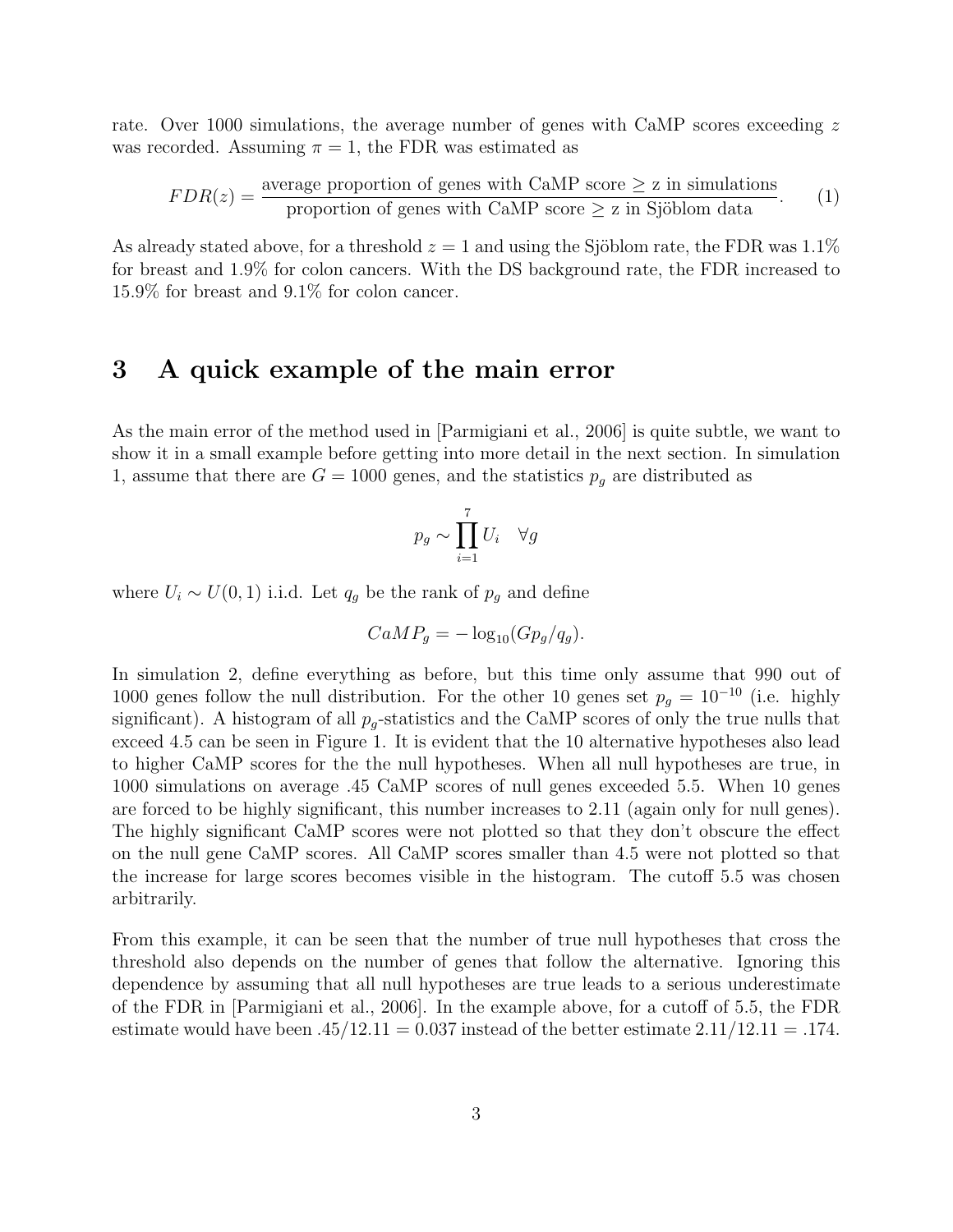

Figure 1: In the top left and right panels, histograms of all  $p<sub>q</sub>$  statistics over 1000 simulation runs are plotted when all nulls are true and for the case when 10 follow the alternative, respectively. The  $p_g$  statistics corresponding to the alternative hyp. can be seen in the top right panel at value −10. In the middle left and right panels, histograms of CaMP scores  $> 4.5$  (alternatives excluded), on the left when all null hyp. are true and on the right when 10 follow the alternative hyp. The average  $\#$  of scores  $> 5.5$  in the middle left panel is 450 (in 1000 simulations, so .45 on average) and 2160 (2.11 on average) in the middle right panel. The bottom right panel contains the CaMP scores of the highly significant genes which were plotted separately so that they don't obscure the effect on the CaMP scores of the null genes.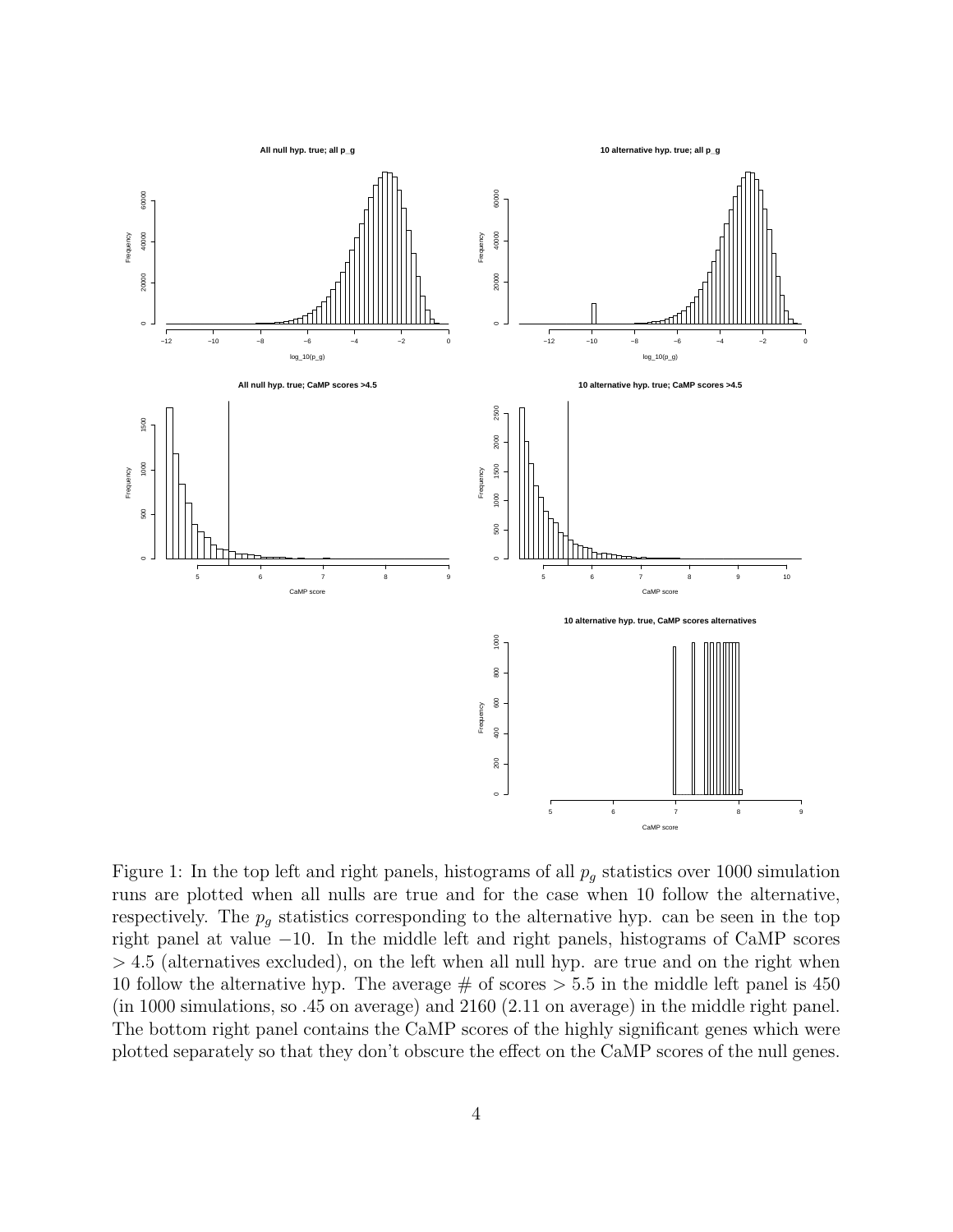## 4 The error and other issues in [Parmigiani et al., 2006]

As shown in the previous section, the main error of [Parmigiani et al., 2006] is the use of the CaMP score. This section will go into more detail on this error. Apart from this, two other issues regarding estimation of the background mutation rate as well as control of the FDR by the CaMP score will be discussed. In particular, the topics of the following three subsections are:

- 1. The functional dependence of the CaMP score on all  $p<sub>g</sub>$  statistics leads to an understatement of the FDR.
- 2. The background rate estimates in [Getz et al., 2007] are not too high. Excluding all validated genes leads to almost identical values.
- 3. The CaMP score does not control the FDR at the specified level.

### 4.1 The dependence structure of the CaMP scores on the  $p_g$  statistics leads to an understatement of the FDR

The key to estimating the FDR is formula (1), which is called a "plug-in" estimate in [Storey and Tibshirani, 2003] and it is equivalent to what [Parmigiani et al., 2006] called an Empirical Bayes estimate (see [Efron and Tibshirani, 2002]). Subsequently, we will refer to it as the "plug-in" estimator. In order to estimate the FDR using equation (1), the statistics are assumed to be independent. The most serious issue with the method of [Parmigiani et al., 2006] is the special functional dependence of the CaMP scores on the  $p_q$ statistics (for a definition see Appendix A). This dependence will lower the estimate for the FDR. The CaMP score is defined as

$$
CaMP_g = -\log_{10}(N \cdot p_g/q_g).
$$

The statistics  $p_g$  are independent between genes, but the ranks  $q_g$  of course depend on all statistics  $p_q$  of all genes simultaneously. The CaMP score being greater than a threshold c can be restated in terms of the independent statistics  $p<sub>g</sub>$  as

$$
CaMP_g \ge c \iff p_g \le 10^{-c} \frac{q_g}{G}.
$$

So, in terms of the  $p<sub>g</sub>$  statistics, we do not have a single threshold but a set of thresholds the statistics have to cross. The largest statistic has to cross  $10^{-c}/G$ , the second largest  $10^{-c} \cdot 2/G$  and the n-th largest statistic  $10^{-c} \cdot n/G$ . When the null hypothesis is true for all genes, the largest  $p<sub>g</sub>$  of the null distribution has to cross the smallest threshold and so on. This situation however changes when for some genes the alternative hypothesis holds. These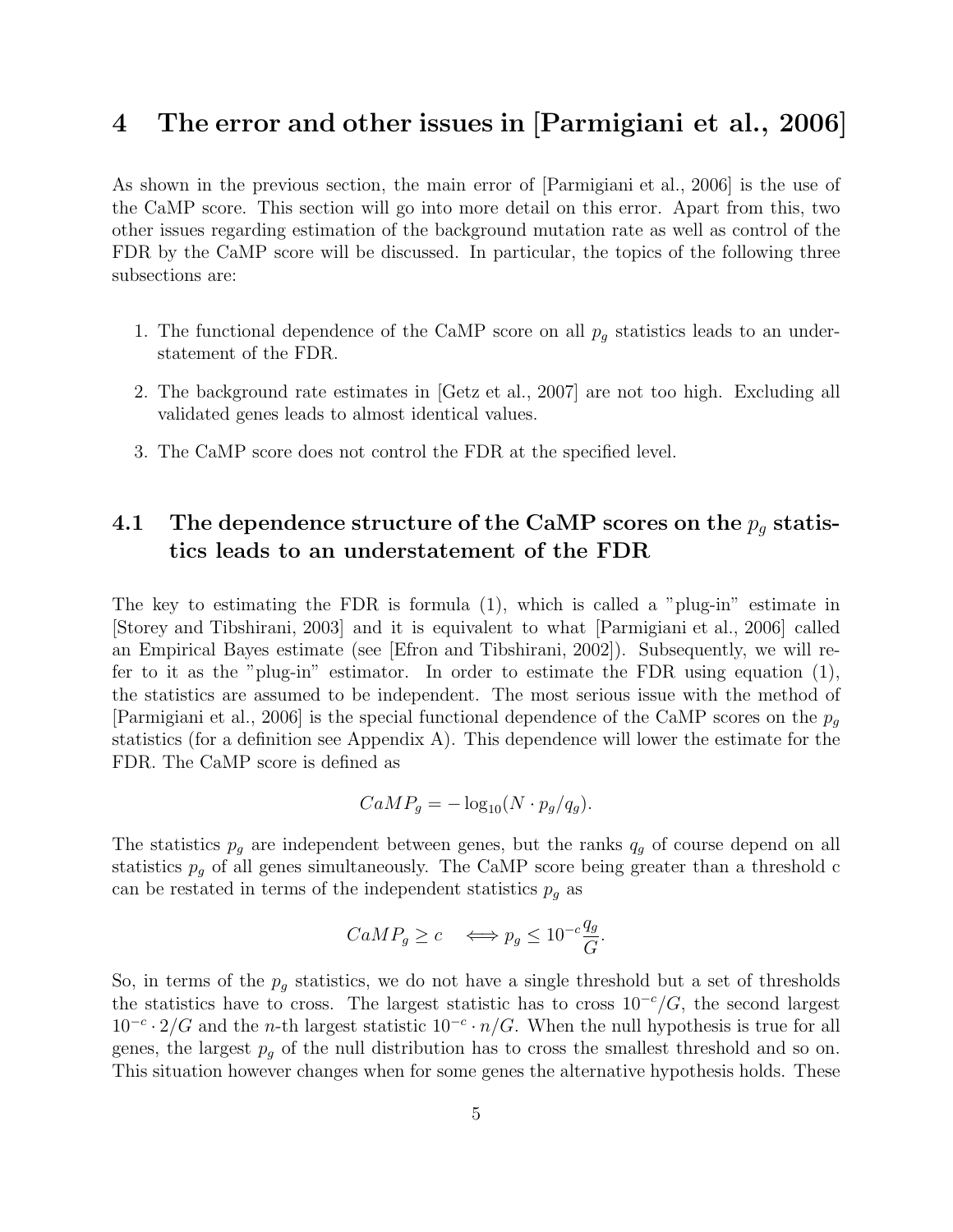will have low  $p<sub>g</sub>$  statistics, crossing the lowest thresholds, leaving larger thresholds for the smallest  $p<sub>g</sub>$  of the true null genes. So, when some of the null hypotheses do not hold, it is easier for the null genes to be significant and the number of falsely rejected null hypotheses will increase with the number of genes distributed according to the alternative. Therefore, the assumption that all null hypotheses are true, as in [Parmigiani et al., 2006], leads to a too low estimate for the number of falsely rejected null hypotheses and thus also for the FDR if in fact some null hypotheses do not hold.

We repeated and expanded the simulations in [Parmigiani et al., 2006]. Assume that all except  $F$  randomly chosen genes have mutations according to the background mutation rate in the discovery and validation screens. The  $F$  other genes are assumed not to follow the null distribution and instead have as many mutations as possible, leading to certain significance. Taking  $F = 0$  gives the same situation as in [Parmigiani et al., 2006]. Then the CaMP score is calculated, using a threshold of 1 for rejecting the null hypotheses. In Figure 2 and 3 the  $#$  of falsely rejected null hyp. depending on the  $#$  of alternative and the corresponding FDR are plotted, both for breast and colon cancer as well as for the background mutation rate in [Sjöblom et al., 2006] and the DS-rate based on the mutations in the discovery screen as in [Getz et al., 2007].

All these FDRs are a lot higher than the reported results in [Parmigiani et al., 2006]. It is important to note that this estimate of the FDR is only a lower bound for the FDR in the Sjöblom dataset as here it was assumed that all genes for which the alternative holds have an extremely high mutation rate, leading to mutations on every single nucleotide. In a situation where the alternative genes are less obvious, the FDR will tend to be larger. A more reliable way of estimating the FDR than this approach will be presented in section 5.

The underlying reason for the error is, that methods that simulate or permute to create a null distribution, make an important assumption. The simulated data contains only genes distributed according to the null distribution. The original data contains a mix of null and non-null genes. The assumption is that the presence of the non-null genes in the original data has no effect on the computation of the test statistic for the null genes. With this assumption, the null simulation provides a good estimate of the number of false positive genes in the original data.

This really means that the test statistic for each gene must be computed independently of the other genes. Otherwise, the FDR estimate will be biased, sometimes quite badly. In the present context, use of the point-probabilities  $p_q$  satisfies our assumption, but the CaMP score does not. The ranking operation means that every gene has an effect on the test statistic for every other gene. In Figure 1, bottom right panel, the presence of the non-null genes increases the scores for the null genes, as compared to that in the bottom left panel.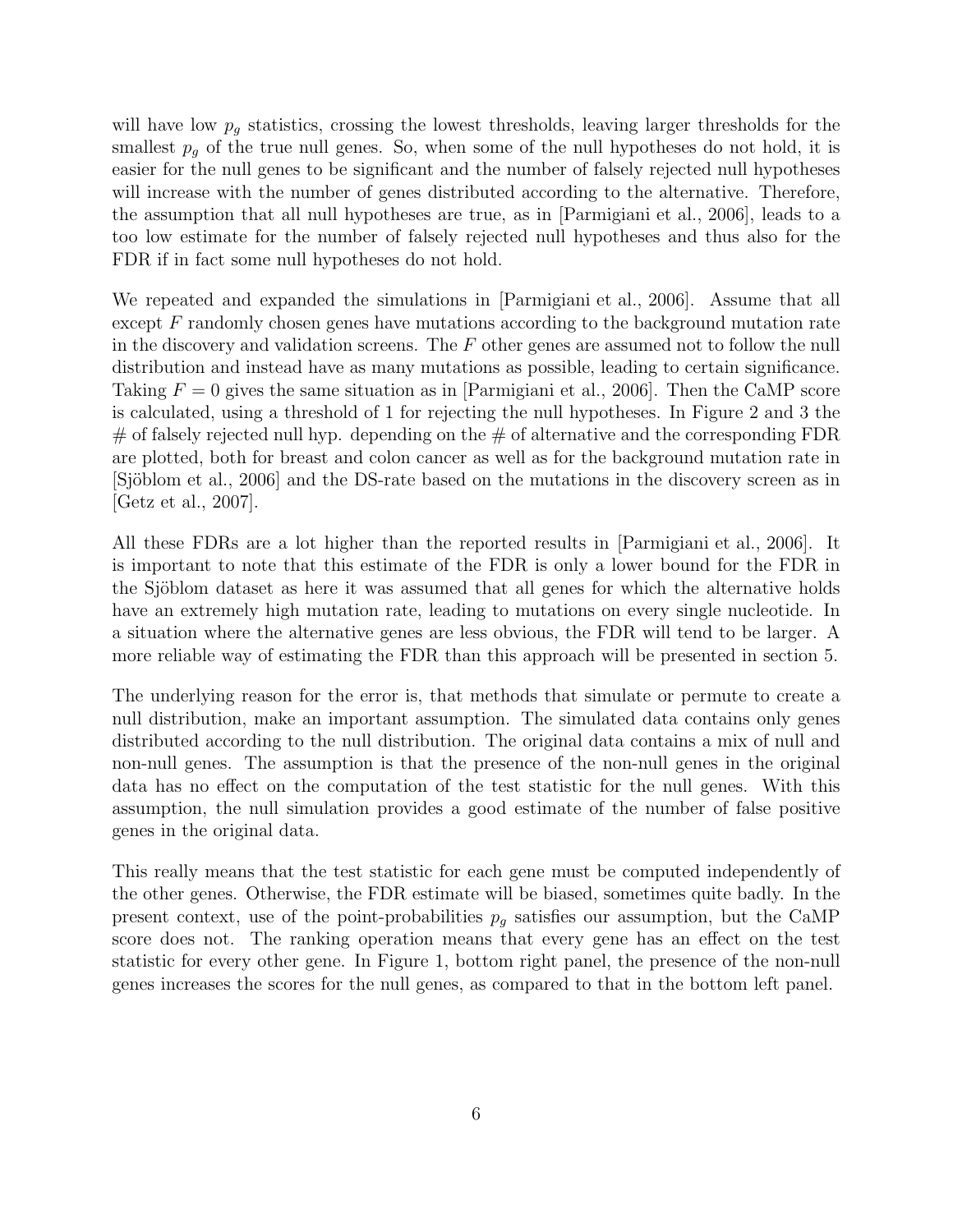

Figure 2:  $\#$  of significant genes and  $\#$  of significant null genes by  $\#$  of alternatives; both for breast and colorectal cancer as well as the background rate from [Sjöblom et al., 2006] and the one estimated in [Getz et al., 2007].



Figure 3: False Discovery rate by  $#$  of alternatives; both for breast and colorectal cancer as well as the background rate from [Sjöblom et al., 2006] and the one estimated in [Getz et al., 2007].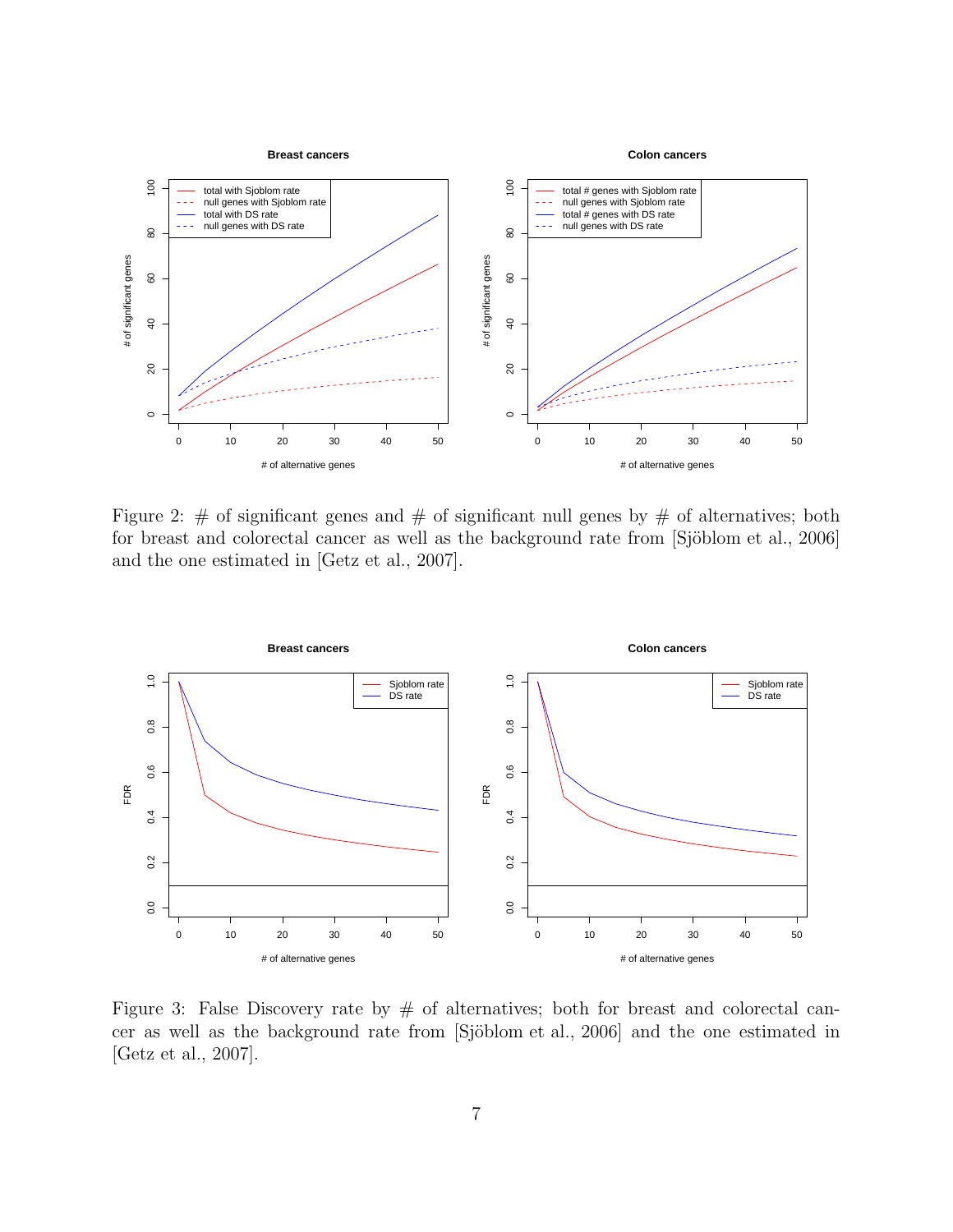#### 4.2 Background mutation rate estimation from data

As noted before in [Getz et al., 2007], the background mutation rate used has a big impact on the number of significant genes. There, the background rate for colon cancers was estimated to be 1.43 times as high as in [Sjöblom et al., 2006] and 1.9 times as high for breast cancers. [Parmigiani et al., 2006] states that these estimates are "a rather extreme perturbation of the background assumptions and is likely to be a significant overestimate of the background rate because the discovery phase included mutations present in known cancer genes".

In order to get an estimate of the background mutation rate that is less susceptible to this problem, exclude data that possibly has a high level of genes with increased mutation rates. In the Sjöblom dataset, relying only on mutations of genes that did not pass the validation screen achieves just that. This way all known cancer genes do not contaminate the background rate estimate. In addition, it is also unlikely that an important unknown cancer gene that has a mutation in the discovery screen fails the subsequent validation screen. This would only happen if in all 24 cancer samples in the validation screen, no mutation occurs. In a gene that is mutated in about 10% of all cancers, the probability of this event is about 8%. So, important unknown cancer genes that passed the discovery screen will most likely also pass the validation screen. Therefore, estimating the background rate only from genes that did not pass the screen is very reliable.

Fixing a background rate  $\lambda$ , the mean number of mutations in the discovery screen of genes that do not pass the validation screen (say  $M(\lambda)$ ) is obtained by averaging over 1000 simulation runs. The estimate for the background mutation rate is then the rate  $\lambda$  for which  $M(\lambda)$ is equal to the observed non-validated discovery screen mutations. For breast cancer, this is 1.92 times the Sjöblom rate and 1.38 times for colon cancer. Subsequently, these rates will be called non-validated genes mutation rates or NVG-rates. It is interesting to note that the NVG-rates are very close to what was already assumed in [Getz et al., 2007].

#### 4.3 CaMP score does not control the FDR

It has been pointed out earlier in [Getz et al., 2007] that the CaMP score does not control the FDR. The simulations of [Parmigiani et al., 2006] show what the extent of this failure exactly is. In their simulations all genes were assumed to satisfy the null hypothesis, i.e.. that mutations occur according to the background mutation rate. When the background mutation rate is assumed to be as in [Sjöblom et al., 2006], an average of 1.3 genes are significant for colon and 1.4 genes in breast cancers. When the background rate is set to be the average mutation rate in the discovery phase, these values increase to 4.26 significant genes for colon and 7.46 for breast cancers.

As all genes follow the null hypothesis, rejecting any genes corresponds to a false discovery proportion of 1. Therefore, controlling the FDR when all genes follow the null hypothesis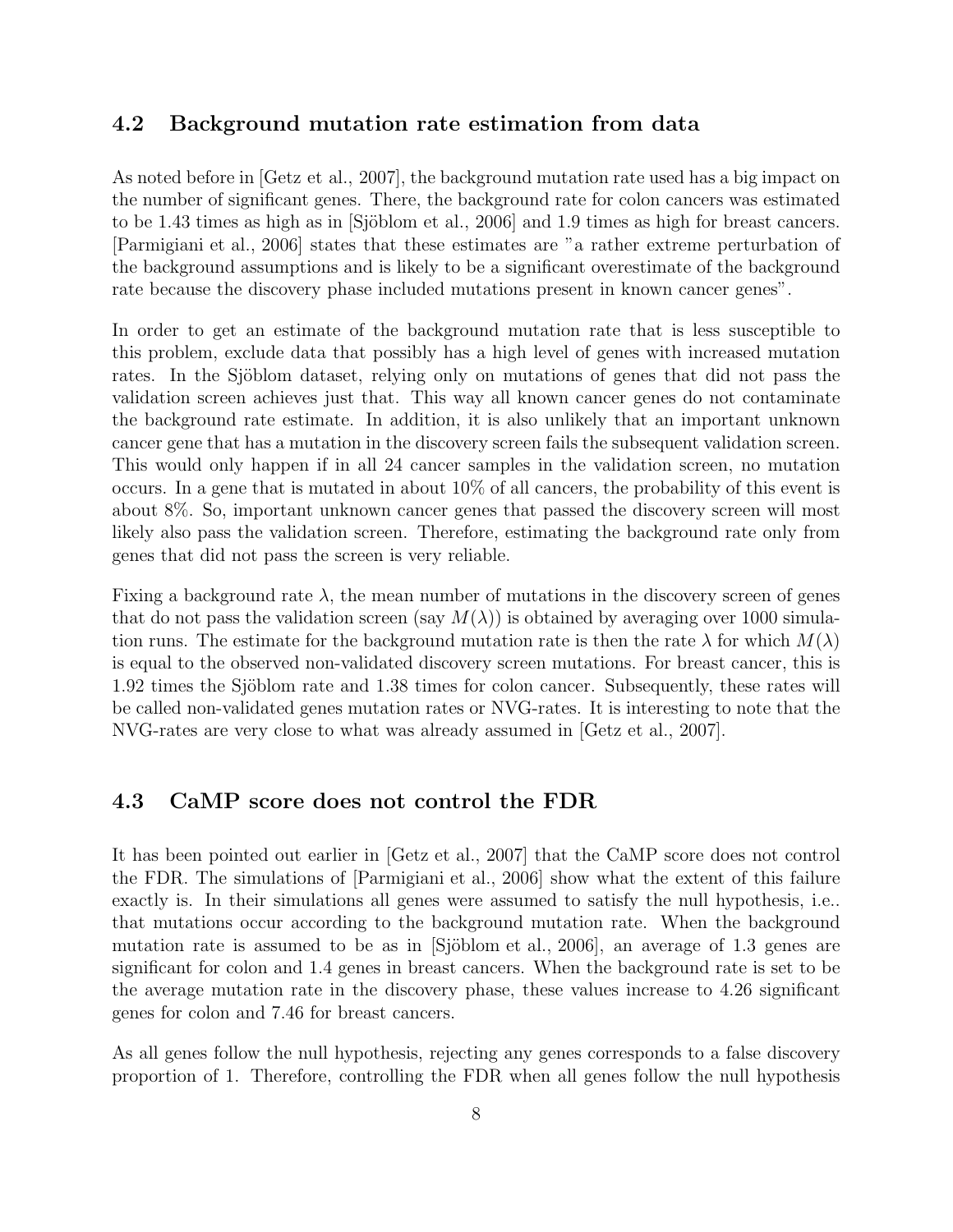is the same as controlling the familywise error rate at the same level. In order to control the FDR at a level of .1, only in 10% of all simulations any genes can be rejected and the average number of genes over all simulations would be 0.15. This number would also not vary with a varying background mutation rate. From the results in [Parmigiani et al., 2006], it can be seen how severely the CaMP score fails, rejecting at least 9 times as many genes in this situation as it should. This reinforces the point already made in [Getz et al., 2007], that the CaMP score should not be used to control the FDR.

### 5 An accurate estimate of the FDR

In order to get an accurate plug-in estimate of the FDR, we will use the NVG-rates together with a simulation of the null distribution of the  $s_g = -\log_{10}(p_g)$  statistic, which are independent between genes. A gene will be deemed significant if  $s_g > t$  for a threshold t. The  $FDR(t)$  will then be estimated by

$$
FDR(t) = \pi \bar{F}_0(t)/\bar{F}(t).
$$

As both for breast and colon cancer, only roughly 1% of all genes passed the validation screen, it is reasonable to assume that  $\pi \approx 1$ .  $\bar{F}(t)$  will be estimated using the Sjöblom data and  $\bar{F}_0(t)$  by simulation using the NVG-rates, similar to what was done in [Parmigiani et al., 2006]. For completeness, the rates used in [Sjöblom et al., 2006] will also be used. As the [Getz et al., 2007] rates are very similar to the NVG-rates, they will be omitted in the subsequent analysis.

The results can be seen in Figures 4 and 5. Based on a 10% False Discovery Rate, the number of significant genes using the NVG-rate are 1 ( $t = 6.725$ ) for breast and 22 ( $t = 4.75$ ) for colon cancer. When assuming the Sjöblom rates, these become 59 ( $t = 3.95$ ) for breast and 44 ( $t = 4.125$ ) for colon cancer.

A comparison of the FDR estimates of [Parmigiani et al., 2006] and the results above can be seen in Figure 6. It can clearly be seen that the rates above are much higher than those obtained from [Parmigiani et al., 2006] with the same background mutation rate, no matter how many genes are being rejected. It shows how much bias the dependence structure of the CaMP score causes. Its results are much too low and therefore completely unreliable.

## 6 Conclusion

The arguments and simulations above show clearly that the methods employed in [Parmigiani et al., 2006] are faulty. Thus both the original analysis in [Sjöblom et al., 2006] and the followup analysis in [Parmigiani et al., 2006] contain serious errors that invalidate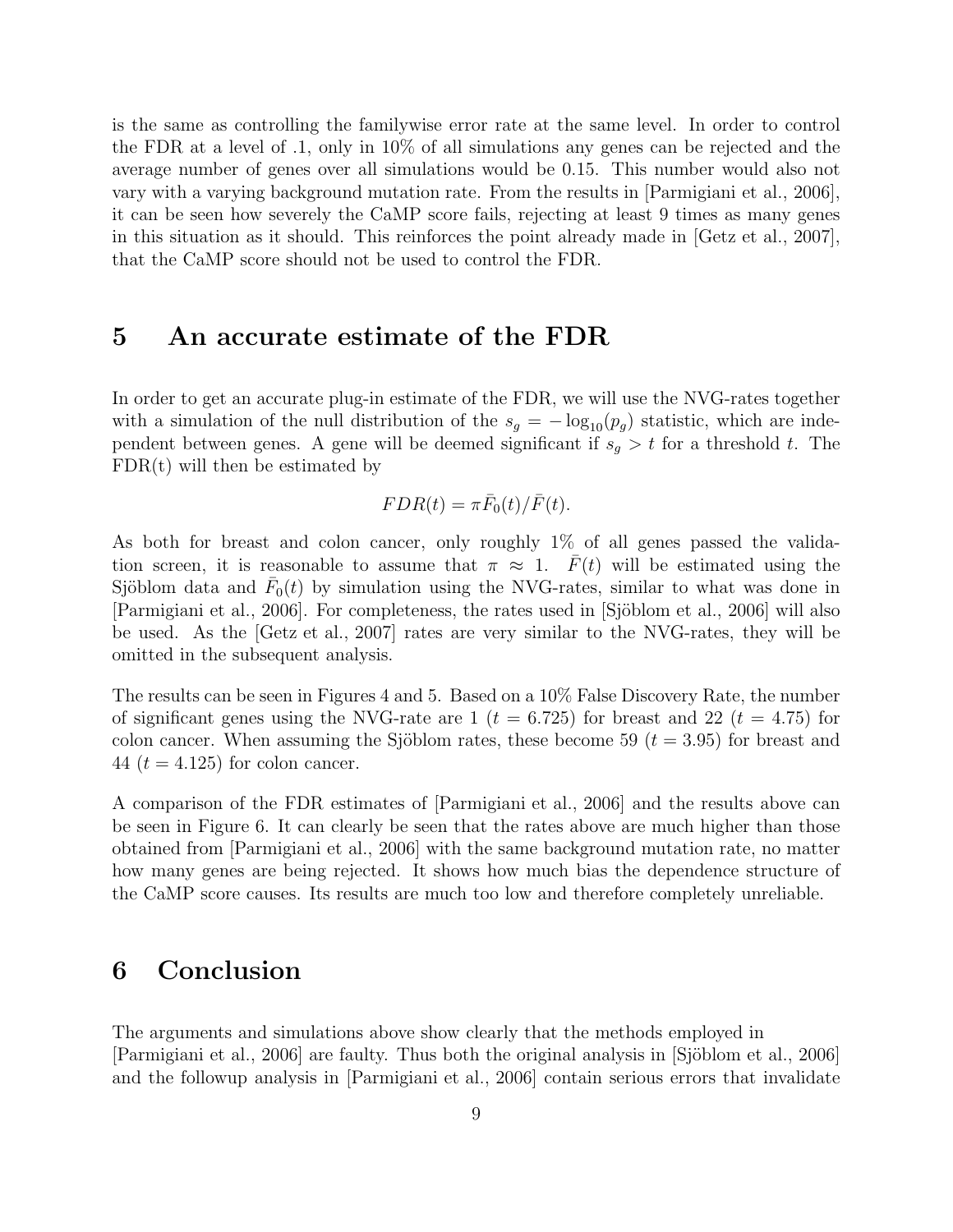

Figure 4: Number of significant genes of Sjöblom data by threshold; both for breast and colorectal cancer as well as the background rate from [Sjöblom et al., 2006] and the NVGrate. Same for  $\#$  of significant true null genes.



Figure 5: False Discovery rate by threshold; both for breast and colorectal cancer as well as the background rate from [Sjöblom et al., 2006] and the NVG-rate.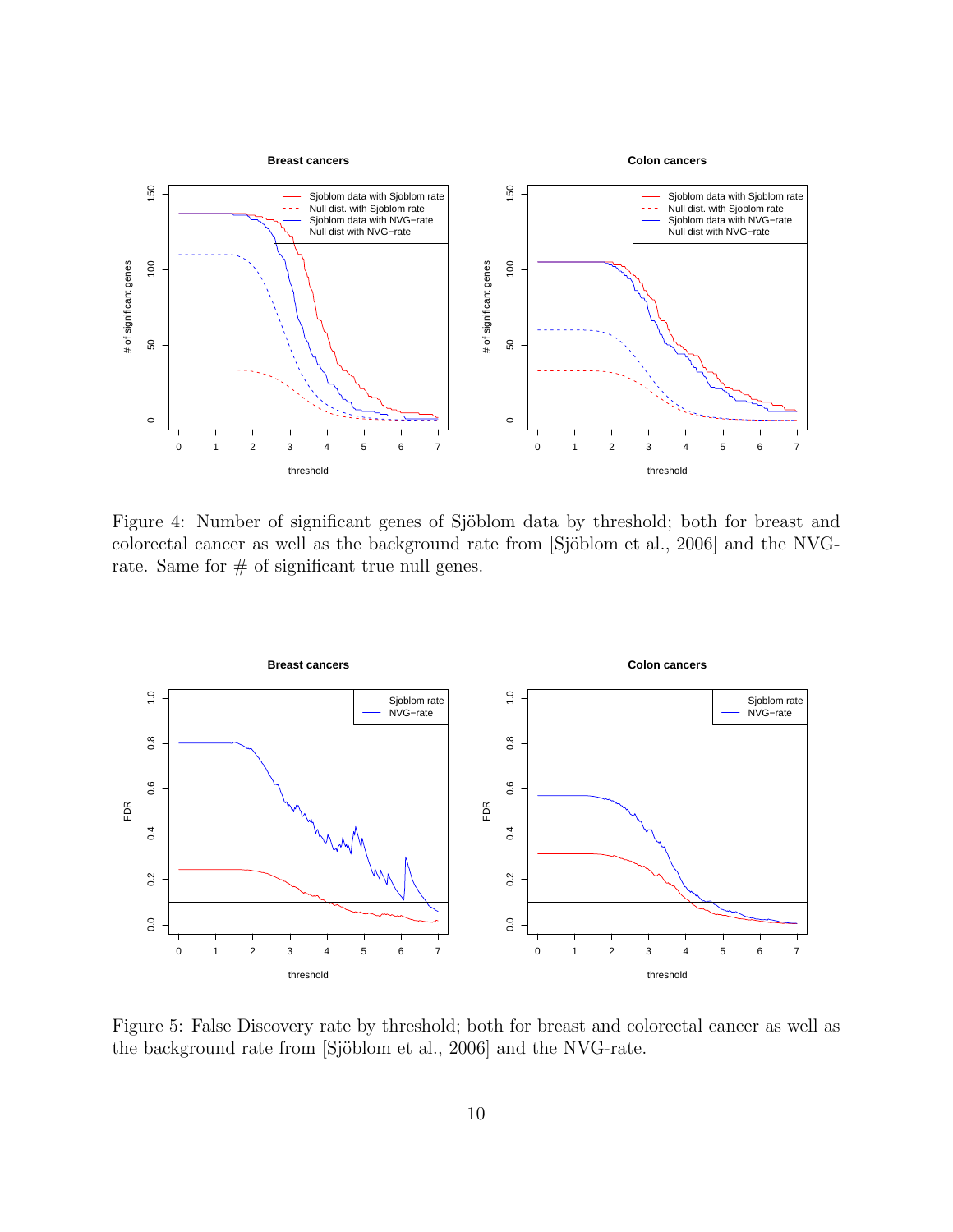

Figure 6: Comparison of the FDR estimates of [Parmigiani et al., 2006] and the corrected FDR estimates. The left panel shows for breast cancers in blue the FDR of Parmigiani using the Sjöblom rate as well as the DS-rate. In red, the corrected FDR can be seen, using the Sjöblom rates and the NVG-rates. The right panel shows the same information for colon cancer.

their conclusions. Most of the 189 genes (122 breast; 69 colon) that were claimed to be significant at an FDR level of 0.1 are in fact not significant. The genes that were found to be significant in this paper are consistent with the findings in [Getz et al., 2007], which corrected the statistical errors in [Sjöblom et al., 2006].

All in all, it can be seen that the CaMP score is not a good measure of statistical significance. It has no theoretical basis, does not control the FDR at the specified level and cannot be used in the plug-in estimator. Using the  $p_q$ -statistic (or LLRT-statistic) as proposed in [Getz et al., 2007] overcomes these problems. It has a solid theoretical foundation, can be used in the plug-in estimator as above and after transformation into p-values and application of the Benjamini-Hochberg procedure, it controls the False Discovery Rate.

## APPENDIX

## A Definition of the CaMP score

In order to explain their approach, a few definitions are needed (taken from [Parmigiani et al., 2006]):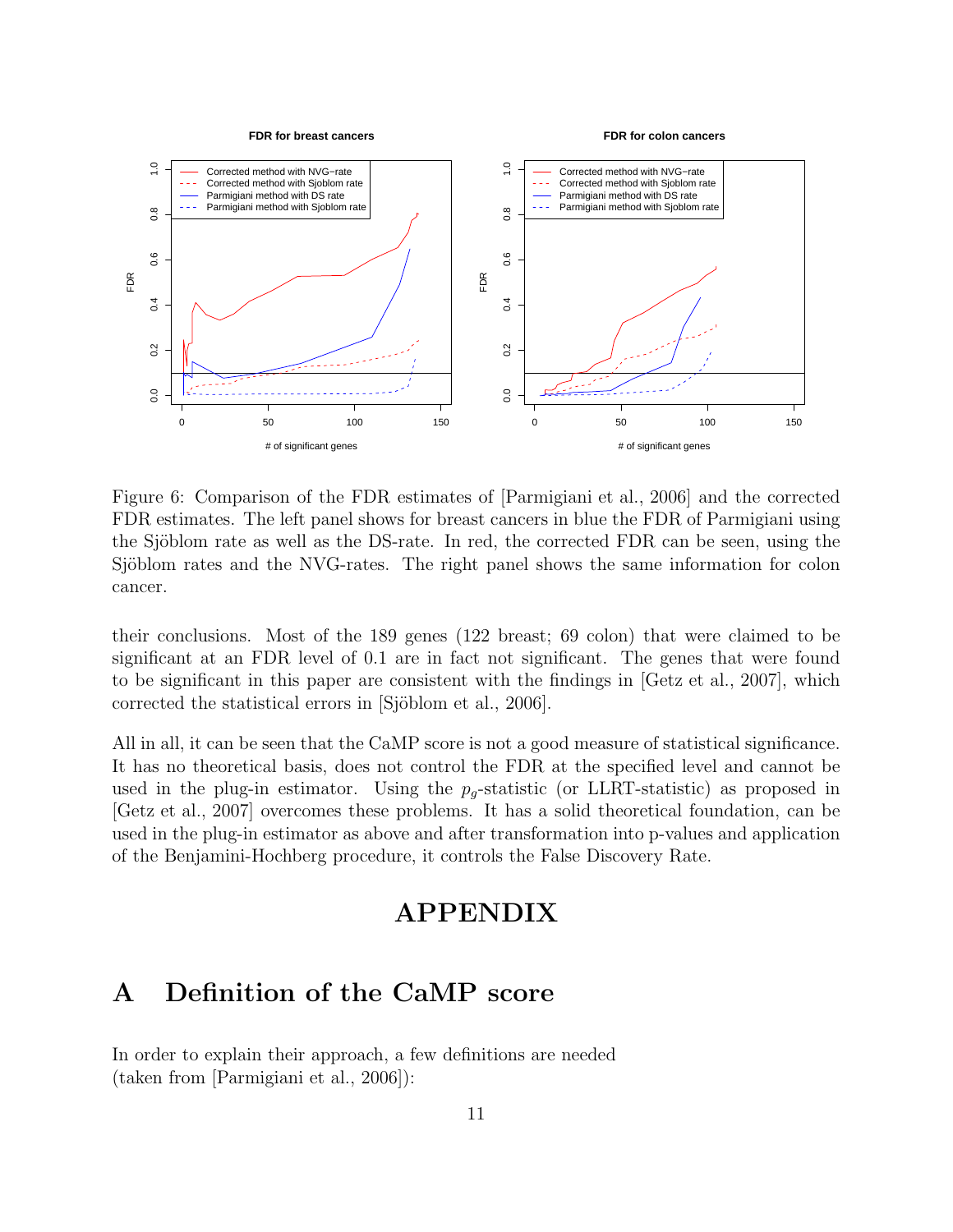- G: Total number of genes sequenced  $(G = 13,023$  in [Sjöblom et al., 2006]).
- M: Number of mutation types  $(M = 7$  in [Sjöblom et al., 2006]).
- $N_{gm}$ : Number of nucleotides for which a mutation of category m could occur in gene g.
- $T_{qm}$ : Total number of accurately sequenced nucleotides of type m in gene g.
- $X_{gm}$ : Total number of mutations of category m in gene g. May be broken down into  $X_{gm}^d$ and  $X_{gm}^v$  for discovery and validation screen.
- $\theta_m$ : background probability of a mutation in a nucleotide of type m

The point probability of exactly having the observed number of mutations under the background mutation rate and disregarding separate Discovery and Validation screen is

$$
p_g = \prod_{m=1}^{M} b(X_{gm} | T_{gm}, \theta_m)
$$

where  $b(x|n, p)$  is the binomial probability of x successes in n independent trials with success probability p. Then sort all  $p<sub>g</sub>$  in increasing order and let  $q<sub>g</sub>$  be the rank of  $p<sub>g</sub>$ . The CaMP score is defined as

$$
CaMP_g = \begin{cases} -\infty & \text{if } X_{g1}^d = \dots = X_{gM}^d = 0 \text{ or } X_{g1}^v = \dots = X_{gM}^v = 0\\ -\log_{10}(Gp_g/q_g) & \text{otherwise} \end{cases}
$$

.

The top row specifies that genes that were not validated have a CaMP score of  $-\infty$ .

## References

- [Efron and Tibshirani, 2002] Efron, B. and Tibshirani, R. (2002). Empirical Bayes methods and false discovery rates for microarrays. Genetic Epidemiology, 23:70–86.
- [Getz et al., 2007] Getz, G., Höfling, H., Mesirov, J., Tibshirani, R., Golub, T., Meyerson, M., and Lander, E. (2007). Technical Comment on 'The consesus coding sequence of human breast and colorectal cancers' by Sjöblom et al. *Technical Report*.
- [Parmigiani et al., 2006] Parmigiani, G., Lin, J., Sjöblom, T., Kinzler, K., Vogelstein, B., and Velculescu, V. (2006). Significance of candidate cancer genes as assessed by the CaMP score. Johns Hopkins University, Dept. Of Biostatistics Working Papers.
- [Sjöblom et al., 2006] Sjöblom, T., Jones, S., Wood, L., Parsons, D., Lin, J., Barber, T., Mandelker, D., Leary, R., Ptak, J., Silliman, N., Szabo, S., Buckhaults, P., Farrell, C., Meeh, P., Markowitz, S., Willis, J., Dawson, D., Willson, J., Gazdar, A., Hartigan, J.,